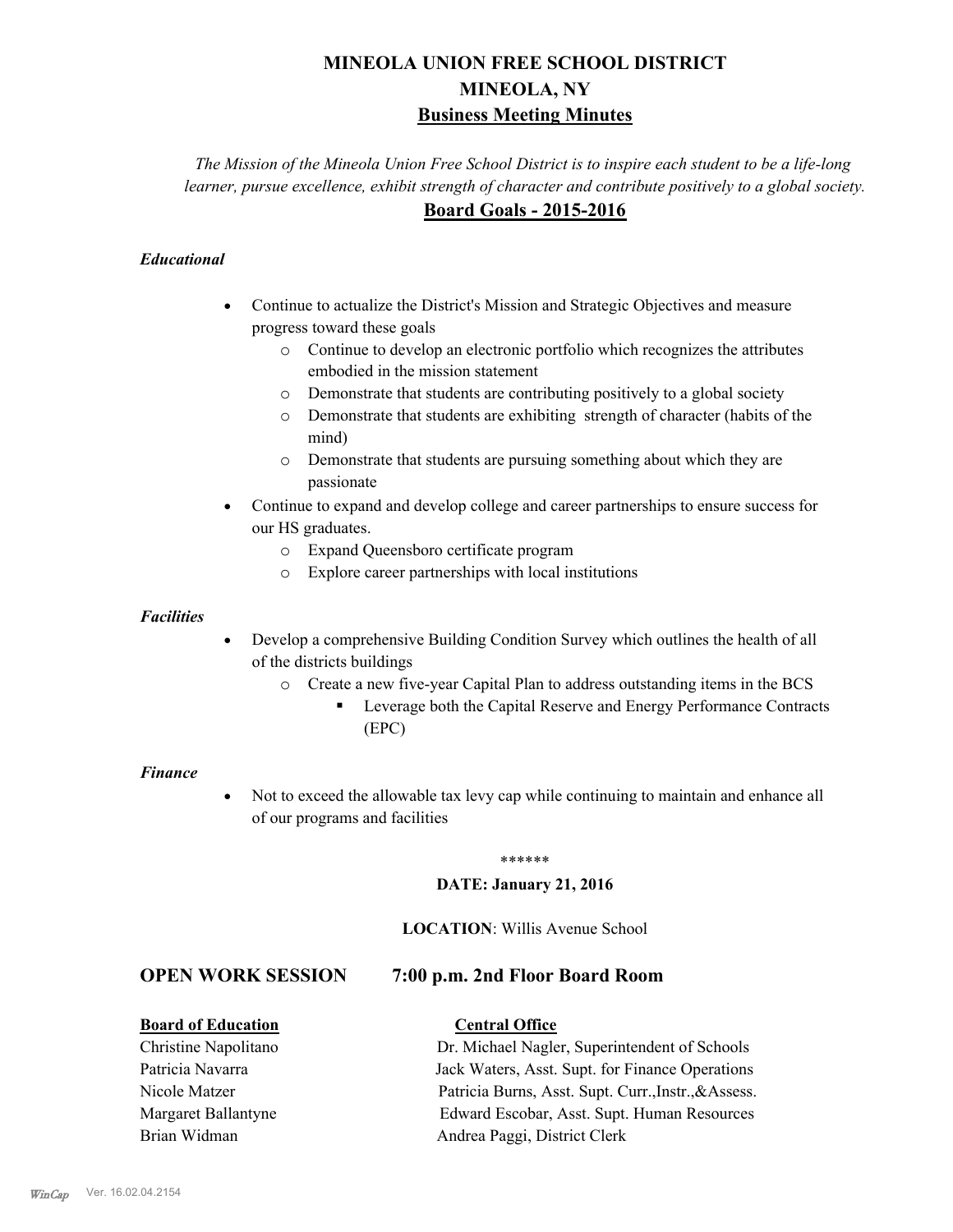#### **A. Call to Order - 7:02 pm B. Pledge of Allegiance C. Reading of Mission-** Patricia Navarra **D. Moment of Silent Meditation**

#### **E. Dais & Visitor Introductions**

Absent: Nicole Matzer

#### **F. High School Student Organization Report**

Tonight's Student Organization report was by Felicia Villa. It was reported that Regents and Midterm week is 1/26- 1/29 and students are starting to prepare. On 1/20, there were two workshops presented by Chris Herren at the High School, one for the student body during the school day and one for parents and the community in the evening. Chris Herren is a former professional basketball player who struggled with alcohol and substance abuse. According to Felicia, the most powerful question he asked students during the presentation was "why, would you want to give up being you?" Felicia stated that all of the December Winter Concerts at the High School went well and were very enjoyable. Felicia reported that three classrooms at the High School are undergoing a transformation to become new learning spaces, similar to cyber cafes. Felicia is very excited about the spring musical at the High School which is "Pippin". She encourages everyone to come out to enjoy the Winter Guard Show on 1/23, weather permitting. Christine Napolitano thanked Felicia for her report and for always being excited and enthusiastic when she reports.

Dr. Nagler stated that tonight there is a special visit by Matt DeLuca, Middle School Musical Director and four of the students in the play. Mr. DeLuca stated that this year's MS musical is "Lion King Jr." Mr. DeLuca added that he shared with Mr. Gaven, principal, that if they were going to perform this play, it needed to be big. The whole school is involved in this production with students creating costumes, sets and artwork for the play. Tickets sales are on the District website. Mr. DeLuca praised all of the parent volunteers who are very involved and work very happily. Mr. DeLuca introduced the students here tonight. There was a short performance and then one student spoke about what being part of Middle School Drama club means to him. The performances will take place at the Middle School on February 5th at 7:30 pm and February 6 at 2:00 pm and 7:30 pm. Dr. Nagler thanked everyone for coming tonight. He stated that the Middle School production is always big, but this year it is even more involved. It is curriculum based and students are really involved in all aspects of the production. He encouraged everyone to buy their tickets.

#### **G. BOE Reports**

#### **a. Comments from Board Trustees**

Patricia Navarra stated that she wished to begin tonight by acknowledging, Rich Forestano, Editor of the Mineola American, who will be moving on. She stated that Rich has always been fair in his reporting and truly took the time to understand the issues. He will be missed and she wished him good luck. Ms. Navarra congratulated the Boys' Bowling team that had just won their conference. She wished the seniors good luck with college decisions.

Margaret Ballantyne attended the Septa Kids Zumbathon which was a fun family event. Dr. Ballantyne thanked the students from the Student Service Center that volunteered their time. She also attended the Septa meeting, which had low attendance but a good discussion. Dr. Ballantyne visited the High School with Dr. Nagler and Nicole Matzer. She was impressed with the overall atmosphere at the High School, as well as all of the blended learning that was going on within the classrooms. Dr. Ballantyne is looking forward to the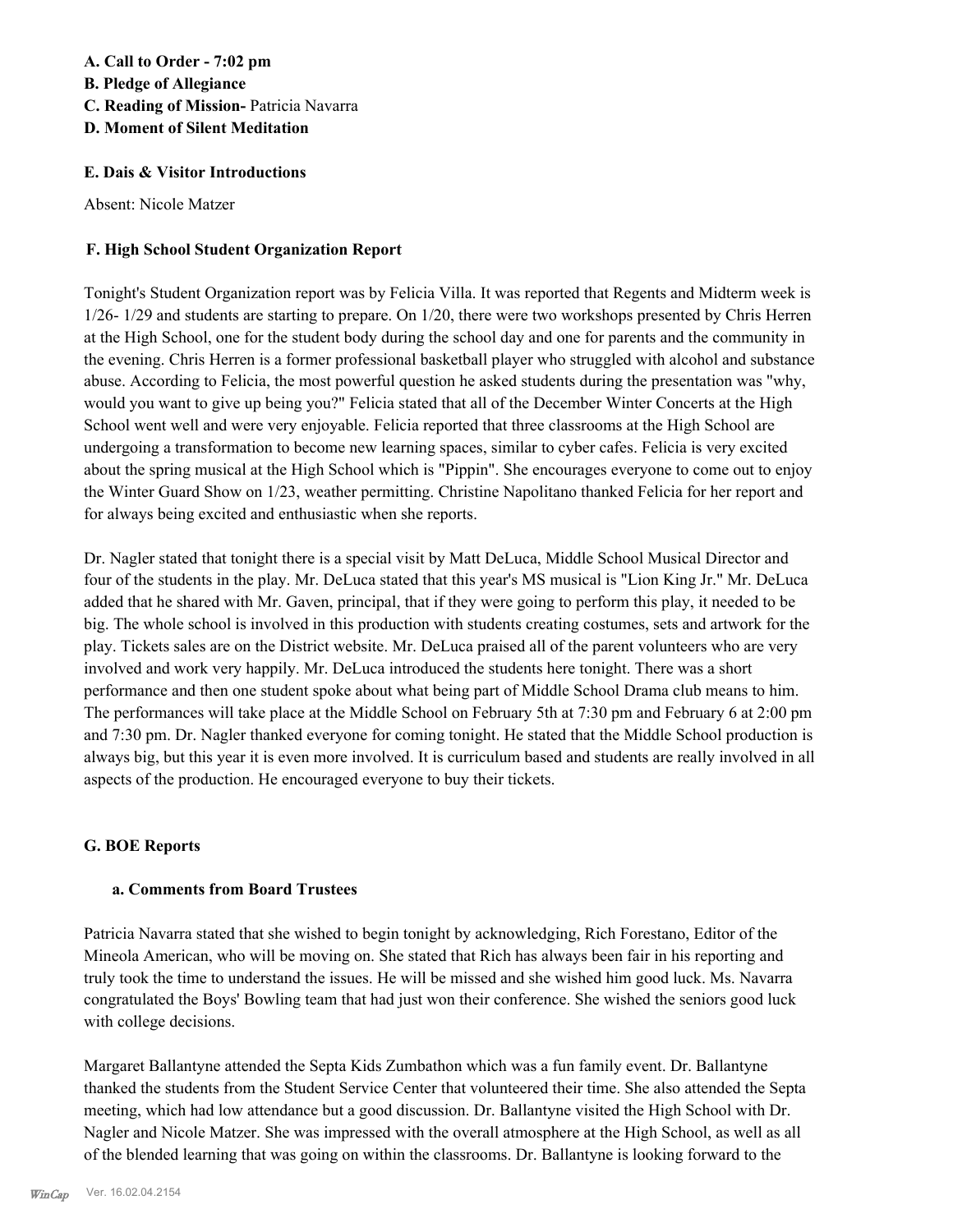Winter Guard Show and the Lego League Tournament. She wished all of the students good luck on their midterms.

Brian Widman also attended the Septa meeting this week. He and his son attended a Coding Event (Code LI) at Adelphi University. It was an amazing event and he recommends that people attend if their child has an interest in coding. Mr. Widman attended the presentation given by Chris Herren at the High School and felt that he truly connected with the parents. He encouraged people to reach out if you see a child who appears to be struggling. Mr. Widman looks forward to attending Reggie Carter Night, the Lego League Tournament and the Middle School play.

#### **b. Comments from Board President**

Christine Napolitano attended the Septa Zumbathon and it was a fun event. Ms. Napolitano went to the Middle School PTA meeting and all was quiet. She stated she would like to thank the Board for taking the time to attend the events throughout the District. Ms. Napolitano attended the District Council Meeting with Dr. Nagler. Ms. Napolitano also acknowledged Rich Forestano, Mineola American. She thanked him for the fair coverage and his positive manner in which he reported. Ms. Napolitano wished Rich good luck at Newsday.

#### **c. Comments from Superintendent**

The Superintendent began by acknowledging Rich Forestano and congratulating him on his new position. Dr. Nagler stated that the local papers are a dying thing and Rich always tried to be accurate and fair in his reporting. Dr. Nagler stated that Code LI and KidOYO are all part of the same organization. He stated if that he has a discount code for families who are interested in registering their children for the 6 week coding program. Those interested in obtaining the discount code should contact Dr. Nagler. Dr. Nagler reminded everyone that tomorrow night, 1/22, is Reggie Carter Night at the High School. The Girls' game is at 5:30 pm and the Boys play at 7:30 pm. Also, on 1/30/16, we will be hosting the FIRST Lego League Qualifying tournament at the High School. All are welcome to attend and there are two teams from the Middle School that are competing. Dr. Nagler wanted to bring to everyone's attention graduation data published by Newsday. He stated that even though it is difficult to truly compare the data of each district; he wanted people to be aware that Mineola's graduation rate is 9th in the county and 12th for graduating with an advanced regents diploma. Also, county-wide Mineola ranks third in the percentage of special education students that graduate. At the High School, 16% of students have IEPs. According to Dr. Nagler, this data shows that we go the extra mile to ensure that students graduate and the State test scores do not really tell you everything about kids. The Superintendent presented some clarification of the 2016- 2017 Govenor's School Aid Proposal. He stated that the only new money is listed as the Gap Elimination Adjustment. This is money that we lost after the markets crashed and we are still behind what we had in 2008. Dr. Nagler stated that this year it has become very difficult for the district to find substitute teachers. In the past, we had permanent subs assigned to the buildings and they would come in everyday. According to Dr. Nagler, part of the problem is that other school districts pay more and some districts have a system in place in which they reward subs that come in frequently. Dr. Nagler stated that at the next Board meeting on 2/11, he will recommend implementing an increase in pay for subs working thirty days consecutively, retroactive to February 1st. The Board is in agreement with this recommendation.

#### **H. Old Business**

There was no old business this evening.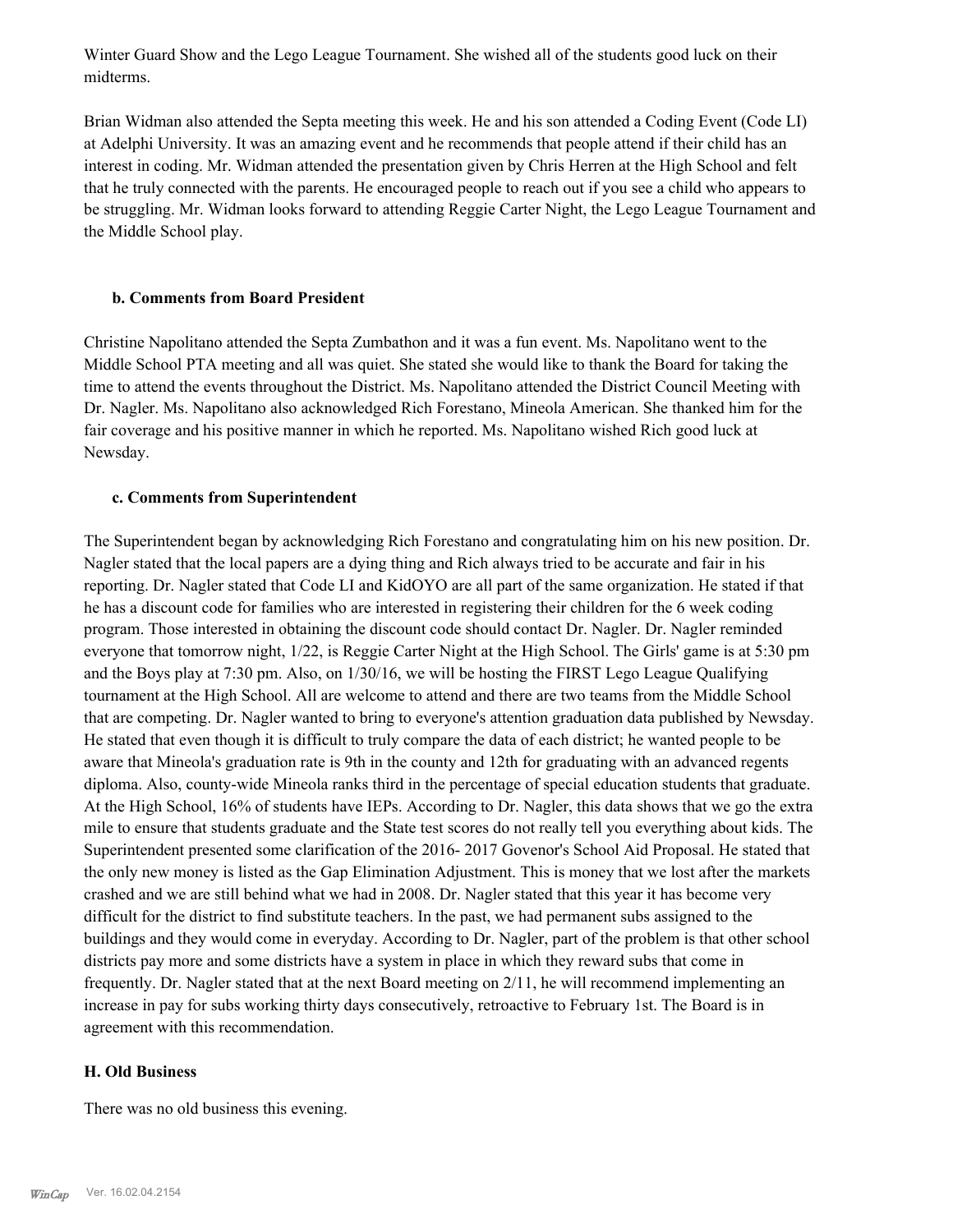#### **I. New Business**

#### **Appointment of Energy Service Company (ESCO)**

**RESOLUTION # 43- WHEREAS,** on July 28, 2015, the Board of Education of Mineola Public Schools ("School District") solicited requests for proposals from energy services companies for the design and implementation of energy conservation measures at all district facilities ("Project") on an Energy Performance Contract basis; and

**WHEREAS,** the School District received two proposals in response to the request for proposals, which were opened by the School District on September 22, 2015; and

**WHEREAS,** based upon review and evaluation of the proposals, the School District Administration recommends that Ecosystem proceed with a comprehensive energy audit ("CEA") of its property to determine what energy conservation measures might be installed under an energy performance contract; and

**WHEREAS**, Ecosystem shall proceed with a CEA at no obligation or cost to the School District; and

**NOW THEREFORE, BE IT RESOLVED,** that the Board of Education of Mineola Public Schools

herewith appoints Ecosystem as the Energy Service Company ("ESCO").

**Motion:** Margaret Ballantyne **Second:** Patricia Navarra

Discussion: Dr. Nagler explained that the premise behind the energy performance contracts is that you spend money to make upgrades, in order to save on energy costs. The request for proposals were sent out and the interviews of the companies were completed. According to Dr. Nagler, Ecosystem is a very unique company. Once Ecosystem is appointed, they will conduct a comprehensive energy audit. The district will not be responsible at this time for any payment. This company would like to come in as soon as possible to start the process.

| Yes: | Brian Widman         | No: | None |
|------|----------------------|-----|------|
|      | Margaret Ballantyne  |     |      |
|      | Patricia Navarra     |     |      |
|      | Christine Napolitano |     |      |
|      |                      |     |      |

**Passed:** Yes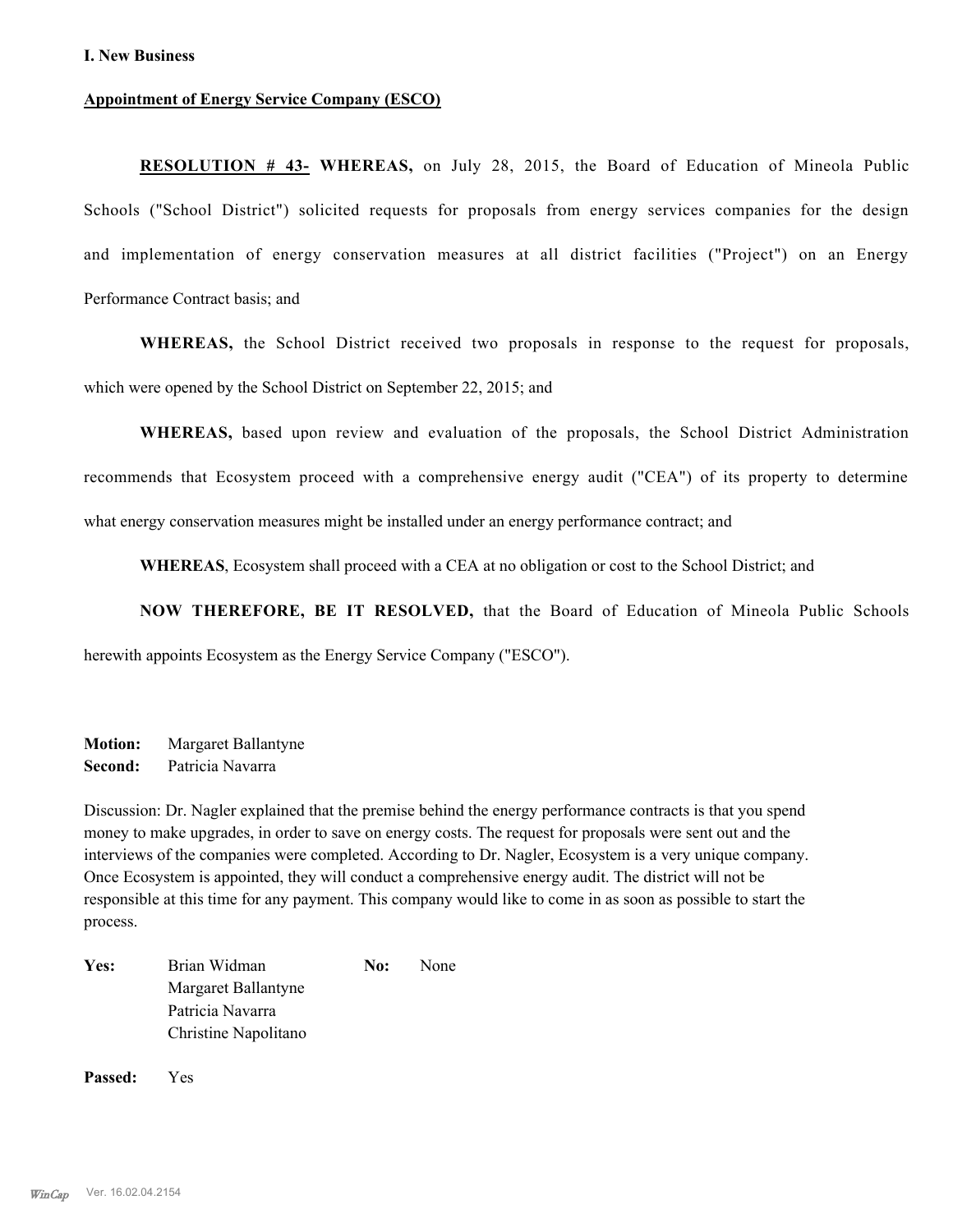#### **Authorization to Commence Legal Action- Nassau County and LIPA**

**RESOLUTION # 44 - BE IT RESOLVED,** that the Board of Education authorizes its attorneys, Ingerman Smith, L.L.P., to commence legal action against the County of Nassau, the Nassau County Treasurer, the Nassau County Legislature, the Nassau County Executive and the Long Island Power Authority ("LIPA"), and other proper parties as deemed necessary by counsel in connection with Nassau County's implementation of the LIPA Reform Act and LIPA's payments-in-lieu-of-taxes; and

**BE IT FURTHER RESOLVED,** that the board authorizes the payment of a maximum of \$250 per hour as compensation to its attorneys, subject to a separate letter of engagement with the Firm.

**Motion:** Patricia Navarra **Second:** Brian Widman

Discussion: The Superintendent gave some background on this resolution. According to Dr. Nagler, after school budgets passed in May, LIPA said that they were not going to pay their taxes. The County cut a deal with LIPA and gave them a PILOT for less money than LIPA was taxed. The tax burden was shifted from LIPA to homeowners. The issue now is that we were due a payment from LIPA, but none has been received. Our payment which was not received was for \$1.2 million. In order to try to collect these funds, the district must sue by the end of the month. There are a number of other school districts which are doing the same thing with our law firm.

| Yes: | Brian Widman         | No: | None |
|------|----------------------|-----|------|
|      | Margaret Ballantyne  |     |      |
|      | Patricia Navarra     |     |      |
|      | Christine Napolitano |     |      |

**Passed:** Yes

#### **Approval of 2016-2017 School Calendar**

**RESOLUTION # 45-BE IT RESOLVED** that the Board of Education of the Mineola Union Free School District approves the 2016-2017 school calendar.

**Motion:** Margaret Ballantyne **Second:** Brian Widman

Discussion: The Superintendent stated that this calendar will be available tomorrow on the District website. Students will be starting school on September 1st which is before Labor Day. Dr. Nagler added that school calendars vary by district according to the number of required days. This calendar has 182 school days and 2 Superintendent conference days for a total of 184 days.

Yes: Brian Widman **No:** None Margaret Ballantyne Patricia Navarra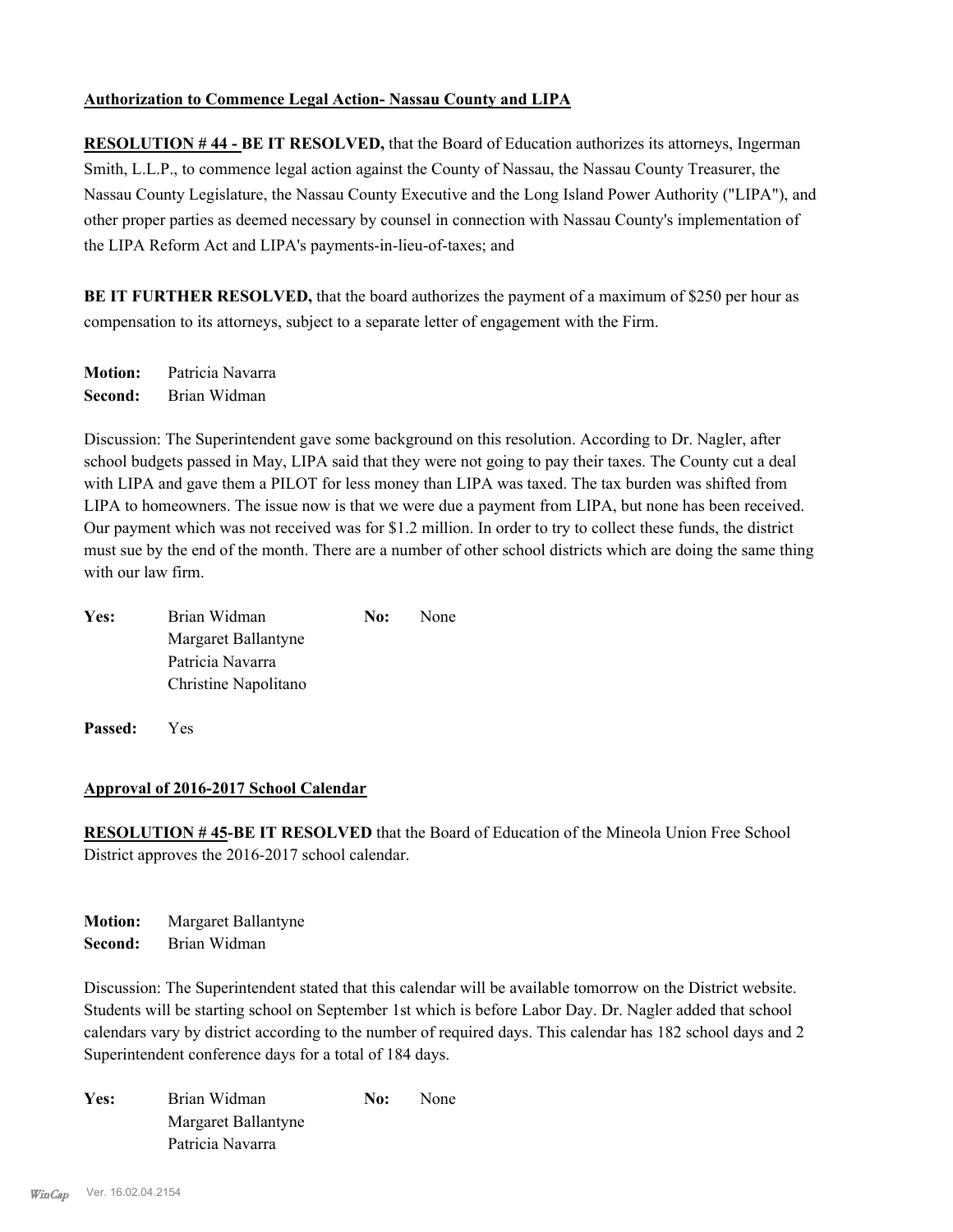Christine Napolitano

**Passed:** Yes

#### **Policy- First Reading of Policy # 7513- Administration of Medication**

**RESOLUTION # 46 - BE IT RESOLVED** that the Board of Education of the Mineola UFSD waives the first formal reading of Policy # 7513 (Administration of Medication) due to its availability on the information table.

**Motion:** Margaret Ballantyne **Second:** Patricia Navarra

Discussion: Dr. Nagler explained that we receive policy updates from Erie1 BOCES to be reviewed and approved. He thanked Dr. Ballantyne for overseeing this process. There are three policies that are being considered for adoption.

| Yes: | Brian Widman         | No: | None |
|------|----------------------|-----|------|
|      | Margaret Ballantyne  |     |      |
|      | Patricia Navarra     |     |      |
|      | Christine Napolitano |     |      |

**Passed:** Yes

#### **Policy- First Reading of Policy # 7521- Students With Life-Threatening Health Conditions**

**RESOLUTION #47 - BE IT RESOLVED** that the Board of Education of the Mineola UFSD waives the first formal reading of Policy # 7521 (Students With Life-Threatening Health Conditions) due to its availability on the information table.

| Second: | <b>Motion:</b> Patricia Navarra<br>Brian Widman                                 |     |      |
|---------|---------------------------------------------------------------------------------|-----|------|
| Yes:    | Brian Widman<br>Margaret Ballantyne<br>Patricia Navarra<br>Christine Napolitano | No: | None |

**Passed:** Yes

#### **Policy- First Reading of Policy # 8450- Homebound Instruction**

**RESOLUTION # 48 - BE IT RESOLVED** that the Board of Education of the Mineola UFSD waives the first formal reading of Policy # 8450 (Homebound Instruction) due to its availability on the information table.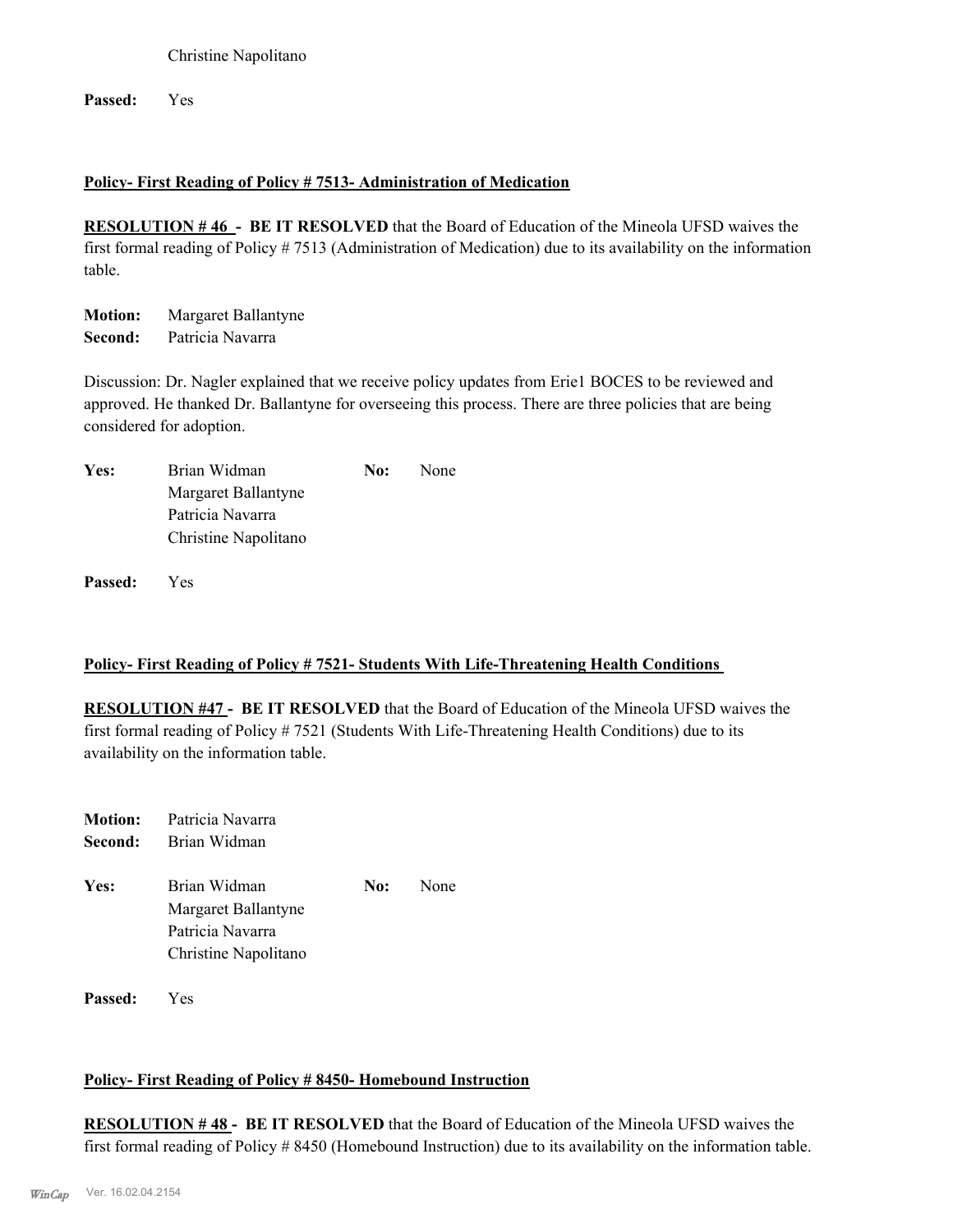| <b>Motion:</b> | Brian Widman                                                                    |     |      |
|----------------|---------------------------------------------------------------------------------|-----|------|
| Second:        | Patricia Navarra                                                                |     |      |
| Yes:           | Brian Widman<br>Margaret Ballantyne<br>Patricia Navarra<br>Christine Napolitano | No: | None |
| <b>Passed:</b> | <b>Yes</b>                                                                      |     |      |

#### **Annexed Standard Work Day and Reporting**

**RESOLUTION # 49 - WHEREAS,** the District has increased the hours of the District Treasurer, since the Board adopted Resolution #1 at the July 1, 2015 Reorganization Meeting, pursuant to 2 NYCRR 315.4 ("Standard Work Day and Reporting Resolution") which indicated a standard work day of 7 hours/day and 5 days/month (based upon Record of Activity). Therefore, it will now be amended to reflect a standard work day of 7 hrs/day and 7 days/month,

**NOW THEREFORE BE IT RESOLVED,** that the Board of Education of the Mineola UFSD hereby adopts the annexed Standard Work Day and Reporting resolution (RS 2417-A) in place and instead of the aforesaid Resolution  $# 1$ , and be it further

**RESOLVED,** that the Superintendent of Schools is authorized and directed to effect such changes in District records and reports as may be required as a result of the adoption of the foregoing resolution, including posting of such Resolution and submission to the NYS Employees' Retirement System as required by law.

**Motion:** Patricia Navarra **Second:** Margaret Ballantyne

Discussion: Dr. Nagler explained that for this employee, if hours are changed then they musted be posted.

| Yes: | Brian Widman         | No: | None |
|------|----------------------|-----|------|
|      | Margaret Ballantyne  |     |      |
|      | Patricia Navarra     |     |      |
|      | Christine Napolitano |     |      |
|      |                      |     |      |

**Passed:** Yes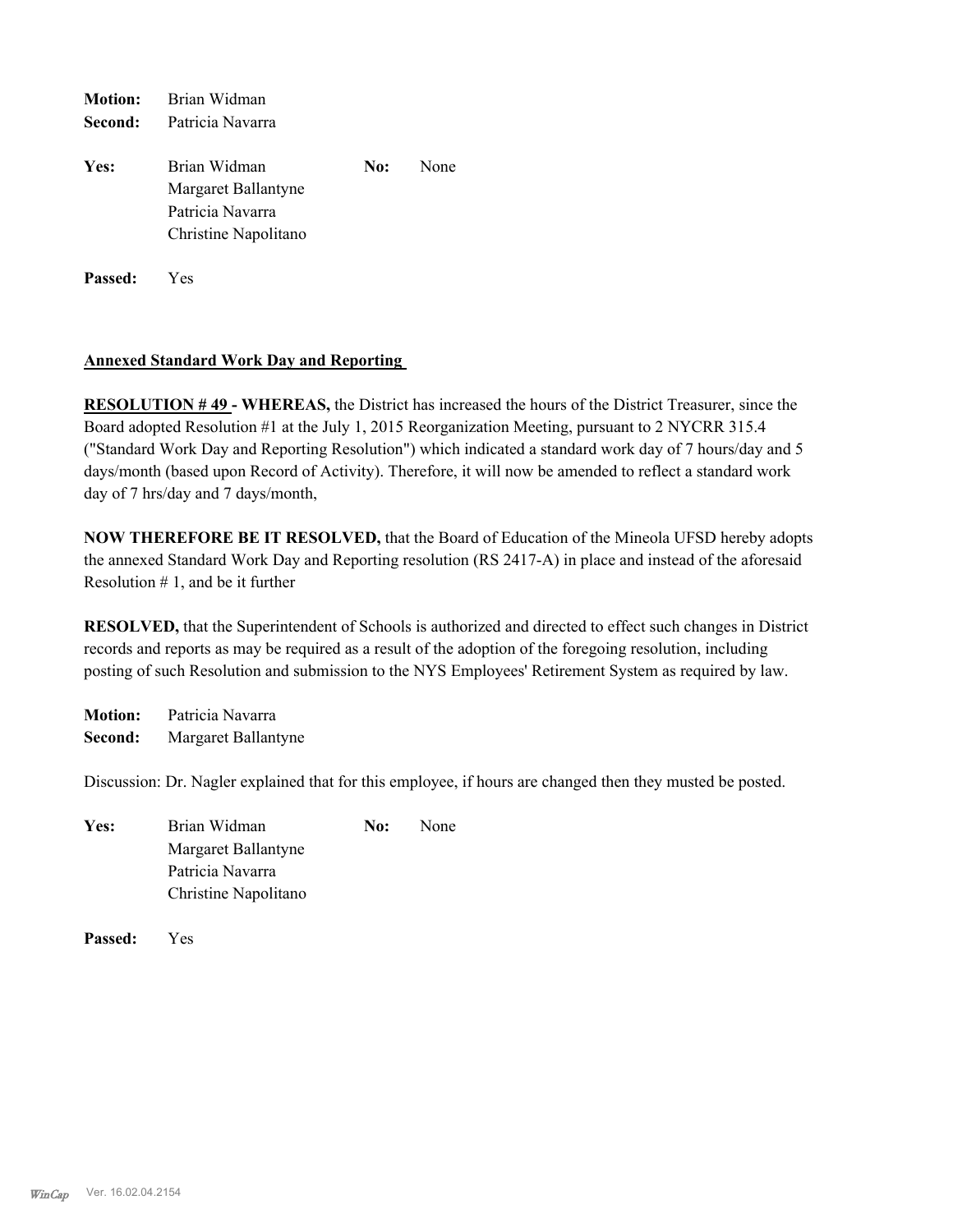#### **J. Consensus Agenda**

**RESOLUTION # 50 - BE IT RESOLVED** that the Board of Education approves the consensus agenda items J.1.a. through J.8.a., as presented.

**Motion:** Patricia Navarra **Second:** Brian Widman

Discussion: Christine Napolitano noted that there are many retirements included on this agenda. She expressed sadness and also thanked the individuals for their many years of service. Ms. Napolitano wished them all good luck. Dr. Nagler added that this is the beginning of the District turnover of teachers. Patricia Navarra thanked them all for their service to the district. Dr. Ballantyne congratulated the individuals and on a personal note added that eight out of the twelve taught her son. They have made a big difference in the childrens' lives and she hopes that they are proud of all that they did. Dr. Ballantyne thanked them for making change happen in Mineola. There was no further discussion or comments.

| <b>Yes:</b> | Brian Widman         | No: | None |
|-------------|----------------------|-----|------|
|             | Margaret Ballantyne  |     |      |
|             | Patricia Navarra     |     |      |
|             | Christine Napolitano |     |      |
|             |                      |     |      |

**Passed:** Yes

#### 1. **Accepting of Minutes**

That the Board of Education accepts the minutes of the January 7, 2016 Workshop Meeting as presented. a.

#### 2. **Instruction**

a. Resignation(s)

- That the Board of Education accepts, with regret, the resignation of Mark Bomser, Social Studies Teacher, for the purposes of retirement, effective June 30, 2016. 1.
- That the Board of Education accepts, with regret, the resignation of Jill S. Hershberg, Special Education Teacher, for the purposes of retirement, effective June 30, 2016. 2.
- That the Board of Education accepts, with regret, the resignation of Edward R. Murray, English Teacher, for the purposes of retirement, effective June 30, 2016. 3.
- That the Board of Education accepts, with regret, the resignation of Lois J. Nelson, Librarian, for the purposes of retirement, effective June 30, 2016. 4.
- That the Board of Education accepts, with regret, the resignation of Maryellen Perinchief, Health Teacher, for the purposes of retirement, effective June 30, 2016. 5.
- That the Board of Education accepts, with regret, the resignation of Nancy A. Regan, Special Education Teacher, for the purposes of retirement, effective June 30, 2016. 6.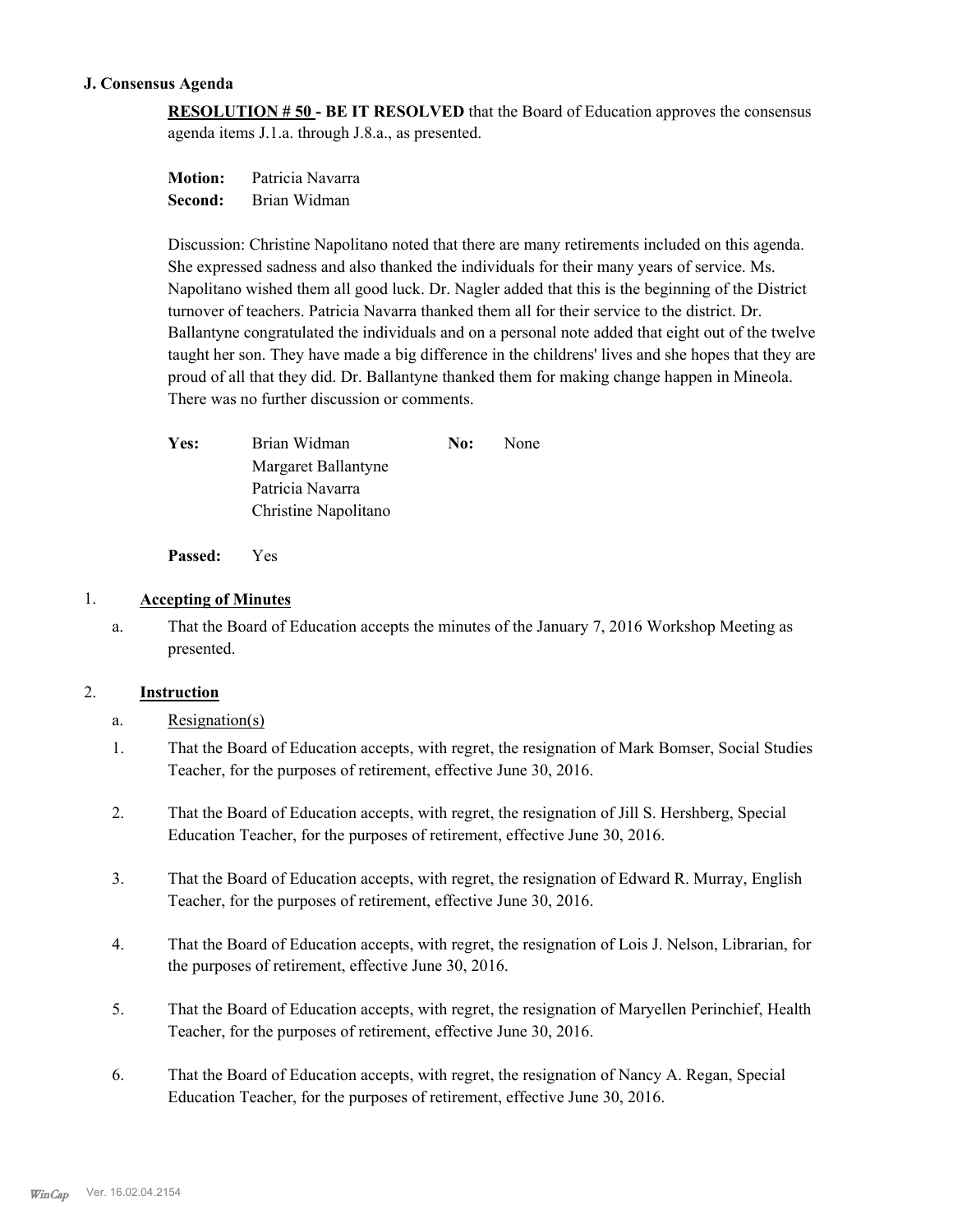- That the Board of Education accepts, with regret, the resignation of Vincent Tunkel, Tech Teacher, for the purposes of retirement, effective June 30, 2016. 7.
- That the Board of Education accepts, with regret, the resignation of Lawrence R. Butti, Instructional Leader, for the purposes of retirement, effective June 30, 2016. 8.
- That the Board of Education accepts, with regret, the resignation of Deborah L. Shaw, APPR Coordinator, for the purposes of retirement, effective June 30, 2016. 9.
- That the Board of Education accepts, with regret, the resignation of Stephen A. Parke, Tech Teacher, for the purposes of retirement, effective June 30, 2016. 10.
- That the Board of Education accepts, with regret, the resignation of Cathi T. Sussman, Speech Teacher, for the purposes of retirement, effective June 30, 2016. 11.
- That the Board of Education accepts, with regret, the resignation of Phyllis Klein, Speech Teacher, for the purposes of retirement, effective February 22, 2016. 12.

#### Appointment(s) Sub Teacher per diem That the Board of Education accepts the following individual(s) as Per Diem Substitute Teacher(s) for the current school year, at a daily rate of \$100.00 per day; and retirees at a daily rate of \$125.00 per day.: b.

| EMPLOYEE NAME    | <b>EMPLOYEE CERTIFICATION</b> |
|------------------|-------------------------------|
| Michele Kitograd | Art                           |

# 3. **Instruction: Committee on Special Education**

a. That the Board of Education approves the CSE/CPSE/SCSE recommendations for programs and services for students with IEPs for the time period from 11/1/15- 12/31/15. Please be advised that all of the parents have received the student's IEP and a copy of their DUE process rights.

## 4. **Instruction: Contracted**

a. That the Board of Education approves the Special Education Services contract for Parentally-Placed Student between the Mineola UFSD and the South Huntington UFSD for the 2015- 2016 school year.

b. That the Board of Education accepts the IDEA Flow- Through Allocation Contracts between the following list and the Mineola UFSD for the 2015- 2016 School Year:

- 1. Nassau BOCES
- 2. Brookville Center for Children's Services
- 3. Center for Developmental Disabilities
- 4. Developmental Disabilities Institute
- 5. Henry Viscardi School for the Deaf
- 6. Interdisciplinary Center for Child Development
- 7. Kidz Therapy Services, LLC
- 8. Mill Neck Manor School for the Deaf
- 9. New York Therapy Placement Services, Inc.
- 10. School for Language and Communication Development
- 11. United Cerebral Palsy Association of Nassau County
- 12.Variey Child Learning Center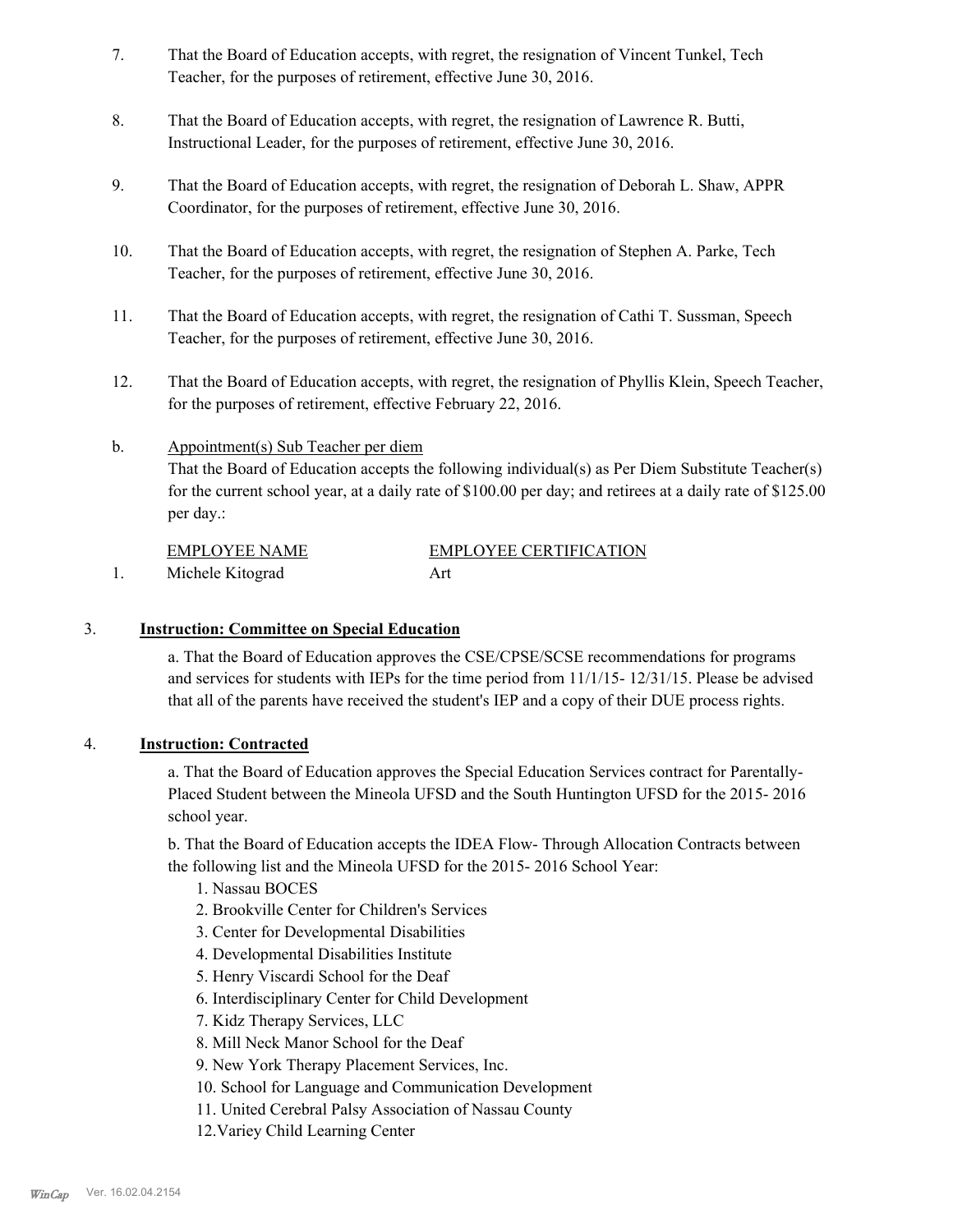#### 5. **Civil Service**

- a. Appointments
- That the Board of Education approve the appointment of Esther Arnone, to be reinstated to the position of 11 month Senior Typist Clerk, effective February 1, 2016. Step will remain at 5 and salary will be \$43,007. 1.
- That the Board of Education approve the appointment of Ana Jaime, to the position of part time Teacher Aide at the High School to replace Kathy Conway, effective January 25, 2016. Salary will be \$13.95 on Step 1. 2.
- That the Board of Education approve the appointment of Cristina Santos, to the position of Teacher Aid Substitute, effective January 25, 2016. Salary is \$13.95 per hour. 3.
- b. Civil Service: Other
- That the Board of Education approves the increase in rate of pay for clerical substitutes from \$12.32 per hour to \$15.00 per hour effective February 1, 2016. 1.

#### 6. **Business /Finance**

## a. **Treasurer's Report**

1. That the Board of Education accepts the Treasurer's report for the period ending November 30, 2015 and directs that it be placed on file.

#### b. **Approval of Invoices and Payroll**

That the Board of Education accepts the Invoices and Payroll for the period ending December 31, 2015

| $A/P$ Warrant # 11 | December $09, 2015$ | \$1,386,350.80 |
|--------------------|---------------------|----------------|
| $A/P$ Warrant # 12 | December 22, 2015   | \$1,328,965.09 |

## **TOTAL EXPENSES \$ 2,715,315.89**

PAYROLL # 11 & # 12

| General | \$4,075,350.18 |
|---------|----------------|
| F Fund  | \$45,796.29    |

**TOTAL PAYROLL \$4,121,146.47**

#### 7. **Other**

#### Amended Employee Agreement

a. That the Board of Education hereby authorizes the Superintendent to execute an amended employee agreement with Donna Squicciarino, District Treasurer, the terms of which have been reviewed by the Board in executive session, effective October 1, 2015.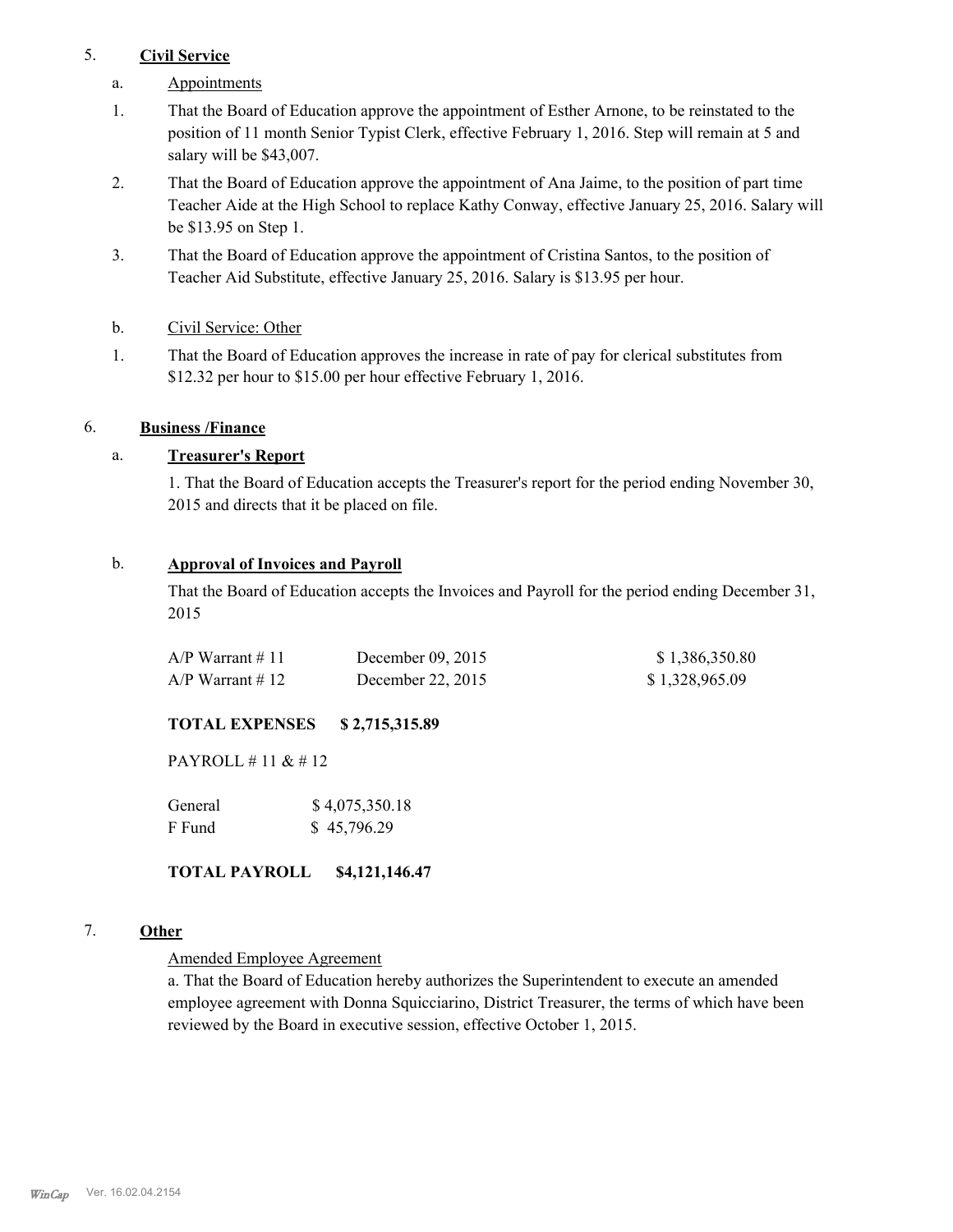#### **Business/Finance: Disposal of District Property** 8.

That the Board of Education approves the disposal of the following district property, according to Policy #5250, declaring them obsolete:

Textbooks: a.

(Quantity and title)

- 55- Quick Review Math Handbook
- 72- Science Explorer- Human Biology and Health
- 58- Science Explorer- Cells and Heredity
- 210- Science Explorer- Weather and Climate
- 182- Science Explorer- Chemical interactions
- 105- Science Explorer- Environmental Science
- 65- Science Explorer- The Nature of Science and Technology
- 130- Science Explorer- Earth's Waters
- 52- Concepts and Challenges- Water and Air
- 89- Reading
- 256- Everyday Math
- 96- Science Explorer- Human Biology and Health
- 25- Science Explorer: Concepts & Challenges- the Changing Land
- 123- Science Explorer- Chemical Building Blocks
- 40- Writers Express
- 88- Science Explorer- From Bacteria to Plants
- 123- Pre-Algebra
- 15- Math A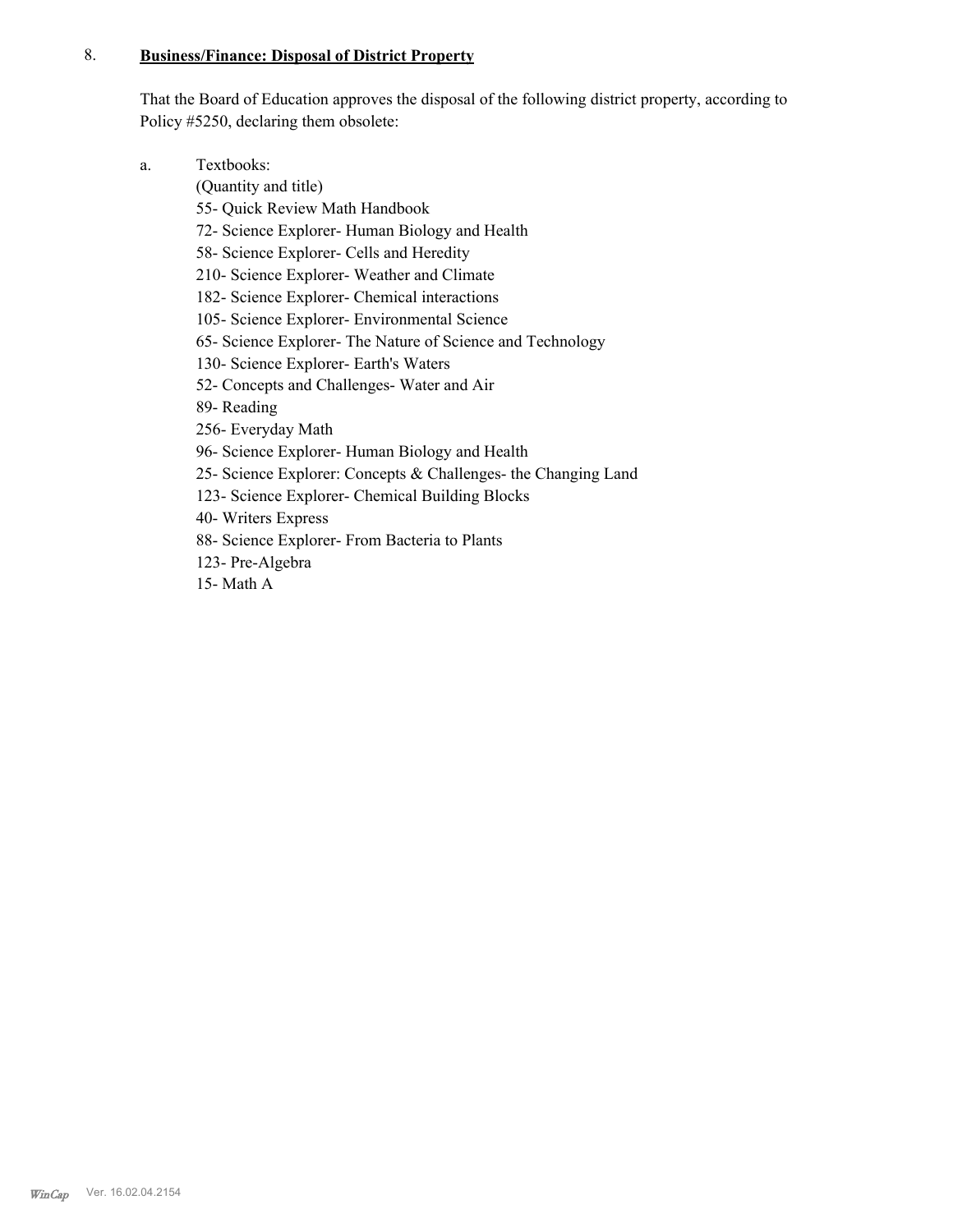#### **K. Superintendent's Report**

Superintendent of Schools' Reports for 1/21/16 Presentations:

1. Middle School Musical "Lion King"

2. BCS Report

The Superintendent stated that tonight Michael Mark is here to to present the Building Condition Survey. \*This presentation can be found on the district website on the Board of Education page under the heading presentations. Michael Mark explained that the BCS is required every five years and it focuses on existing conditions only. He stated that all of the schools were found to be satisfactory and added that generally only new buildings would receive a rating of excellent. Mr. Mark explained that part of this process included the preparation of a work items list with prioritized and assigned preliminary costs. The items were prioritized for the purpose of district planning: Priority 1- life safety related; Priority 2- health & safety related; Priority 3 age related, preventative maintenance & code updates; and Priority 4- to be monitored/ no immediate action or desirable upgrades. All building surveys have been completed in accordance with the NYSED requirements. Data submission will be completed by Mark Design Studios via NYSED online portal and the deadline has been extended to June 30, 2016. Mr. Mark gave a quick summary of the findings at each building. (For the complete list of items, please see the presentation on the district website):

Meadow Drive School: kitchen/cafeteria is in need of renovation, classroom doors/hardware and glass transoms do not meet current code; renovate toilets to comply with ADA requirements; replace VAT floor tiles where necessary; district to conduct roof moisture scans and require manufacturer to honor warranty for any issues; asphalt walkways at building rear in poor condition and in need of replacement and playground surfacing recommended.

Hampton Street School: classroom doors and hardware do not meet current code and replacement should continue; glass partitions at corridor must be 1-hour fire rated; replacement of one boiler recommended; district will conduct roof moisture scan and require manufacturer to honor and warranty issues; building is in the process of undergoing masonry restoration and window replacement; asphalt parking lot in poor condition and playground surfacing recommended.

Jackson Avenue School: classroom doors and hardware do not meet current code and replacement should take place; existing heating plant, cast iron radiators and unit vents recommended for replacement; replace existing ceiling and lights at cafeteria lobby; District to conduct roof moisture scan and require manufacturer to honor warranty issues; exterior entrance doors and hardware to be replaced in masonry contract; concrete walks in need of repair and playground surfacing recommended.

Mineola Middle School: classroom doors and hardware do not meet code and need replacement; replace existing ceiling and lights throughout the 2nd and 3rd floor along with the 1st floor music wing; improve controls for the heating system; replace existing where required and add additional fire alarm devices per fire code; district to conduct roof moisture scan and require manufacturer to honor warranty issues and building is in the process of undergoing masonry restoration, concrete walks are in need of repair.

Mineola High School: classroom doors and hardware do not meet code and need replacement; replace VAT floor tile where necessary and fitness room rubber flooring; replacement of main boilers recommended; district to conduct roof moisture scan and require manufacturer to honor warranty issues; building is in the process of undergoing masonry project and asphalt parking lots are in poor condition and in need of repair.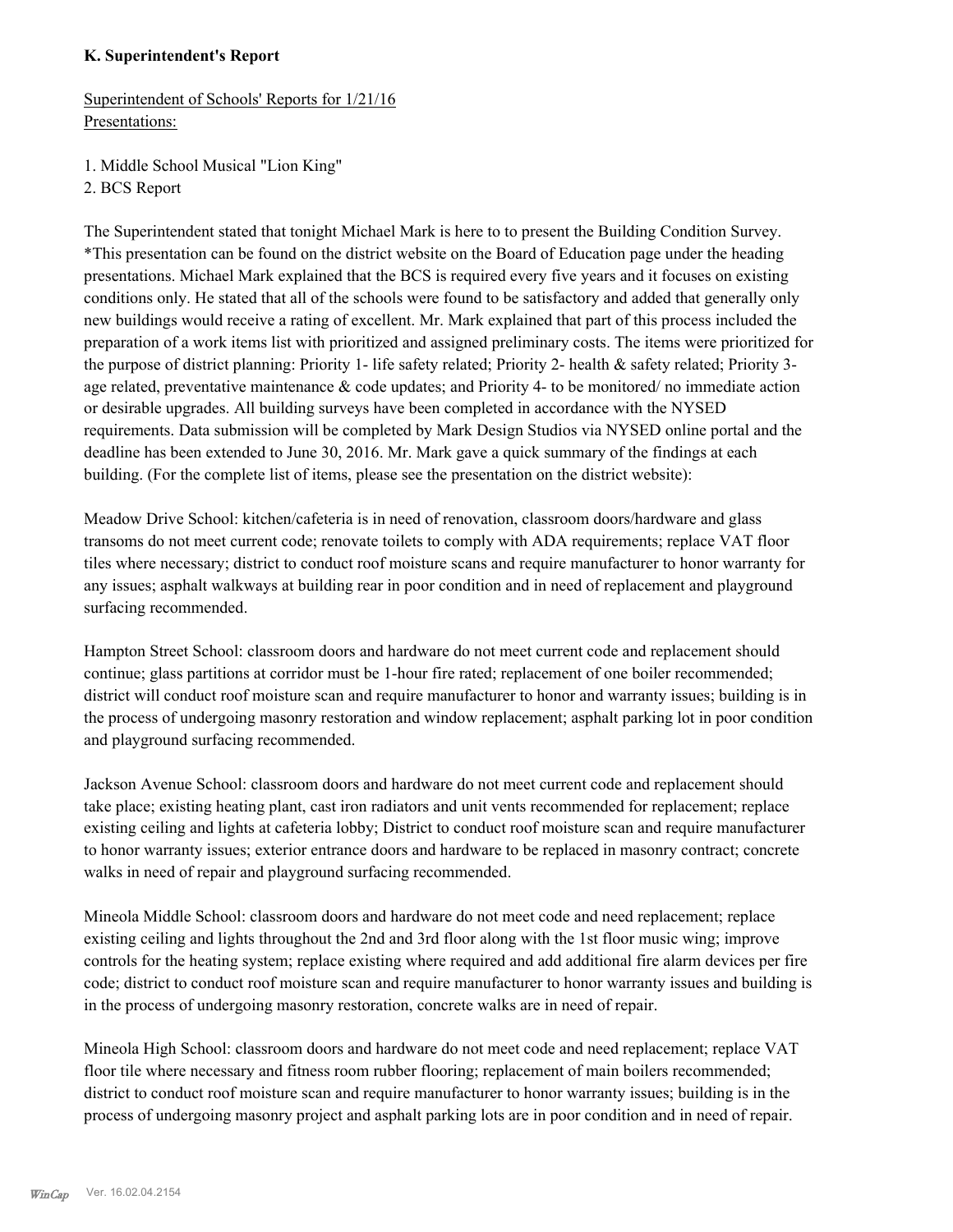Cross Street School: classroom doors and hardware do not meet code and need replacement; replace corridor ceiling and grid along with existing light fixtures; toilets do not fully comply with ADA, refinish gymnasium floor; replace existing boiler feed pumping system; district to conduct roof moisture scan and require manufacturer to honor warranty issues; asphalt pavement and concrete walks need repair work, replace chain link fence and playground resurfacing recommended.

Wills Avenue School: remove existing playground safety surface tiles, provide new pourable surface and ADA accessible equipment; carpeting needs replacement throughout the building; concrete walks need repair; repairs required to the EIFS on the building exterior in several locations; address window leaks at 2nd floor curtain wall and exterior fresh air louvers need to seal properly.

Bus Garage: roof/skylights have reached the end of their useful life and require replacement; skylights and south windows require guards to protect from baseball impact damage; window replacement in progress; repair masonry expansion joints on all except north wall; toilets do not fully comply with ADA; replace wall ladder at scuttle to fully extend to rood and replacement should be planned for two oil-fired unit ventilators in Bus Garage area.

Buildings and Grounds: repair roof along core structure; patching of CMU foundation required at several locations and replacement of rear exterior doors recommended.

After Mr. Mark finished his summary, the Superintendent commented that when the last BCS took place five years ago, many of the buildings were not rated as satisfactory. He described the difference of the two reports as being like night and day. Dr. Nagler hopes to have the five year plan by the next meeting. Dr. Ballantyne asked with regards to ADA compliance issues, if it is known when changes will occur. Mr. Mark responded that this is very unpredictable and currently there are many fights against some proposed changes. Christine Napolitano commented that there is a big difference from the last BCS. Michael Mark stated that is due to the fact that the maintenance of the district is done well and "Hats off to Dan Romano". Dr. Nagler expressed his thanks to Mr. Romano, who has a good plan in place and maintenance is done on a regular basis. Dr. Nagler expressed his happiness with the current BCS and added that there were no surprises.

#### Superintendent Comments

The Superintendent had no additional comments this evening but he is in need of an Executive Session this evening.

#### **L. Public Comments**

Christine Napolitano opened the floor to public comment. There were comments by two resident/parents this evening. Both were responded to by the Superintendent.